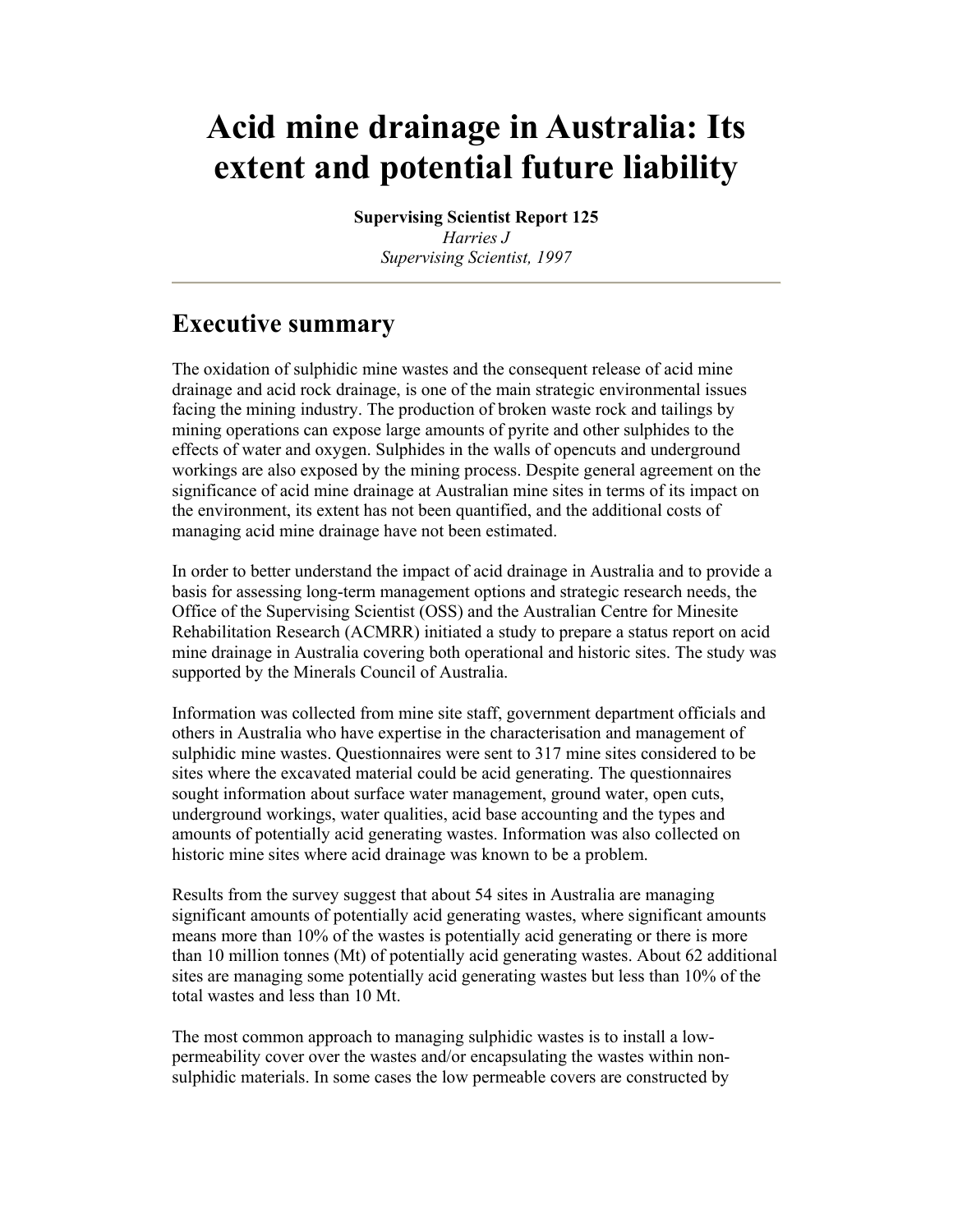compacting other mine wastes. The average cost of covering potentially acid generating at currently operating mine sites is estimated to be about \$40 000 ha<sup>-1</sup>.

For the Australian industry as a whole, the additional cost of managing potentially acid generating wastes at operating mine sites is estimated to be about \$60 million per year. This includes the costs of cover installation, selective placement of wastes, additional waste characterisation and water treatment as appropriate. Over 15 years, the total cost of managing potentially acid generating mine wastes from current mines is \$900 million (1997 dollars) for the whole industry.

Costs of managing acid generating wastes are much greater if sulphide oxidation and release of pollutants is discovered after mine closure. **The costs of remediating historic mine sites releasing acid mine drainage are \$100 000 or more per hectare, and these costs would also apply to mine sites where acid drainage is discovered late in mine life or after mine closure. The costs of treating contaminated water-filled voids or seepages from adits would be additional.** 

**These estimated Australian costs are significantly less that the C\$2 to C\$5 billion total liability costs for potentially acid generating wastes at mine sites in Canada estimated by the Canadian Mine Environment Neutral Drainage (MEND) program. The Canadian liability represents the cost of remediating the currently estimated inventory of acid generating wastes in Canada. The amount of potentially acid generating mine wastes in Canada is similar to the amount in Australia, but the estimated costs of remediation for Canadian sites is three to five times greater than for Australian sites.** 

The management of potentially acid generating wastes is an important environmental issue; major costs may arise late in mine life or after mine closure if proper waste management strategies are not in place from the beginning of mine operations. The risk of these increased costs late in mine life should be of concern to mine owners. Furthermore, the governments will want to ensure that as far as possible the environmental risks and financial liabilities are minimised and are not transferred to government or the community as a result of poor management of the problem during the life of the mine.

The following recommendations cover four main issues: rehabilitation technologies, mine planning, waste characterisation and technical awareness of acid drainage issues.

### **Rehabilitation technologies**

A wide range of technologies is being used in Australia to manage potentially acid generating mine wastes. **Most of the technologies are not proven and their longterm effectiveness is uncertain. There is need for a better understanding of what constitutes an adequate level of isolation for potentially acid generating waste in order to ensure that any environmental impact is acceptable in the long term. The effectiveness of the waste management strategies being used to manage this waste needs to be assessed for Australian conditions.**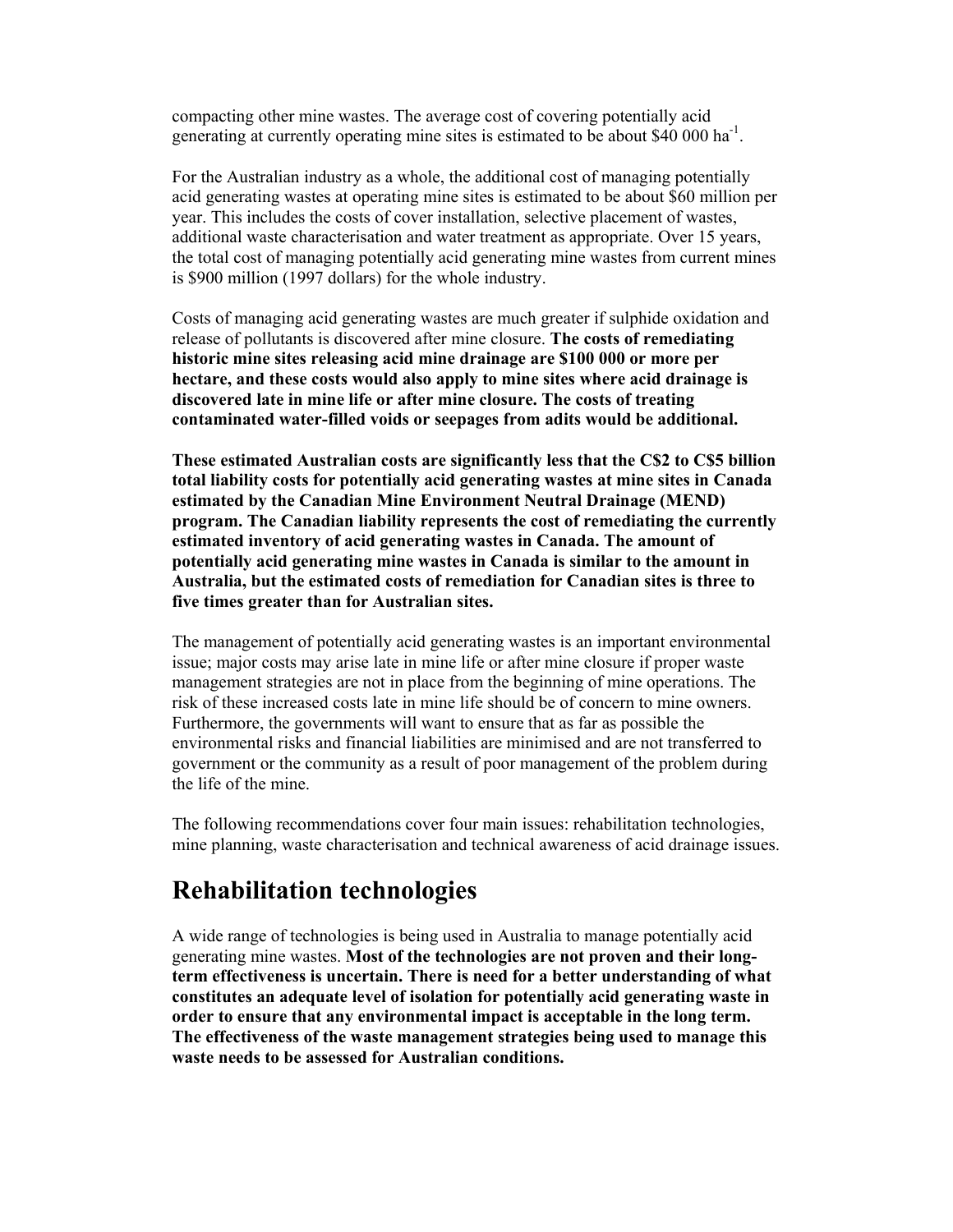### **Recommendation 1**

It is recommended that a study be undertaken to:

- collect detailed information on the strategies being applied at the Australian mine sites managing potentially acid generating wastes,
- review monitoring information on past remediation works for information on the effectiveness of different strategies,
- assess the methods being used to predict the long-term performance of strategies now being used at Australian mine sites to control the potential sulphidic oxidation in mine wastes,
- develop guidelines to assist mine managers select appropriate and adequate strategies for managing potentially acid generating wastes.

# **Mine planning**

The management of acid mine drainage depends on knowing the potential for sulphidic oxidation and developing and implementing appropriate mine plans to limit any environmental impact.

### **Recommendation 2**

It is recommended that mine managers be required to:

- assess the risk of sulphidic oxidation in mine wastes, pit walls and underground workings and the generation of contaminated water as a standard part of mine planning,
- integrate the management of any identified potentially acid generating wastes into mine operations,
- regularly review waste management plans based on experience and monitoring.

### **Waste characterisation**

There is a lack of uniformity in the types and numbers of tests being applied in Australia to characterise the acid generation potential of mine wastes and the interpretation of results of those tests.

### **Recommendation 3**

It is recommended that mine managers and mine site environmental officers review the mine waste characterisation studies already undertaken to ensure that all rock types at their site have been tested and that enough tests are carried out to give confidence in the appropriateness of the waste management strategy.

### **Recommendation 4**